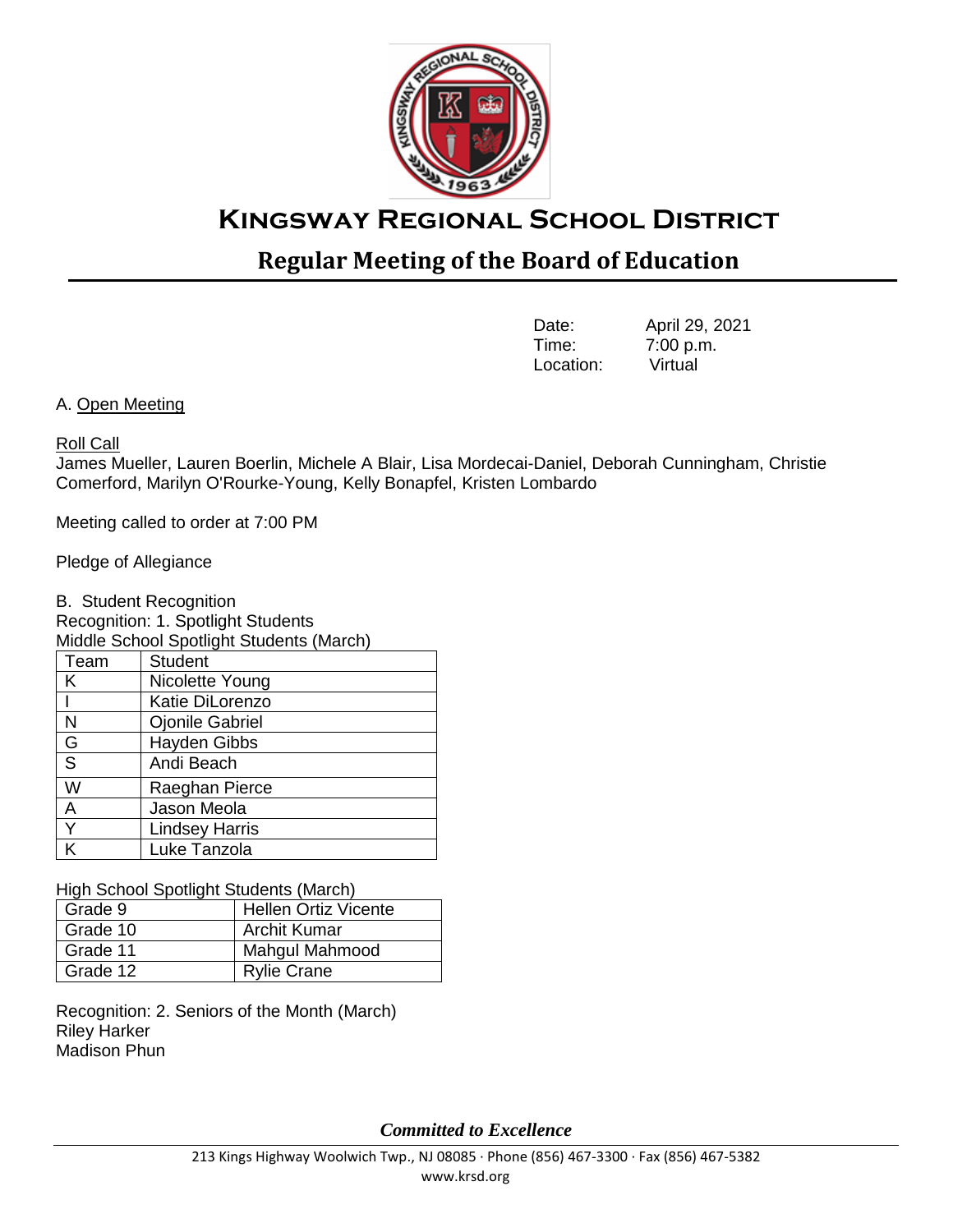C. Staff Recognition

Recognition: 1. New Staff Recognition

- Erin Cunningham, Middle School French Teacher
- Evette Fearon, High School Paraprofessional

D. Presentations Procedural: 1. 2021-2022 Budget Public Hearing

E. Public Participation Procedural: 1. Public Comment

F. Approval of Minutes Action: 1. Minutes Motion by Christie Comerford, second by Michele A Blair., that the Kingsway Regional School District Board of Education approve the minutes of the following meeting(s): March 18, 2021, Work Session March 18, 2021, Executive Session March 25, 2021, Regular Meeting March 25, 2021, Executive Session

Final Resolution: Motion Carries

Yes: James Mueller, Lauren Boerlin, Michele A Blair, Lisa Mordecai-Daniel, Deborah Cunningham, Christie Comerford, Jennifer Cavallaro-Fromm, Marilyn O'Rourke-Young, Kelly Bonapfel, Kristen Lombardo

G. Correspondence

H. Approval of Action Items Approval of Action Items Action (Consent): 1. Approval of Action Items Motion by Christie Comerford, second by Michele A Blair. BE IT RESOLVED, that the Kingsway Regional School District Board of Education approve I1-I6, J1-J11, K1- K2, L2-L11 as follows:

I. Personnel

Action (Consent): 1. Resignations, Retirements and Terminations

BE IT RESOLVED, that the Kingsway Regional School District Board of Education approve the resignation, retirements and terminations, as recommended by the Superintendent of Schools:

| Name                    | $\sim$ 1<br>-<br>Position | .ocation              | Reason          | -<br>Date<br>Effective           |
|-------------------------|---------------------------|-----------------------|-----------------|----------------------------------|
| JoAnr<br><b>Barbera</b> | Aide<br><b>Bus</b>        | --<br><b>Jistrict</b> | -<br>Retirement | ורחריוחכיו ב<br>b,<br>∶ ว∪/∠∪∠ ∶ |

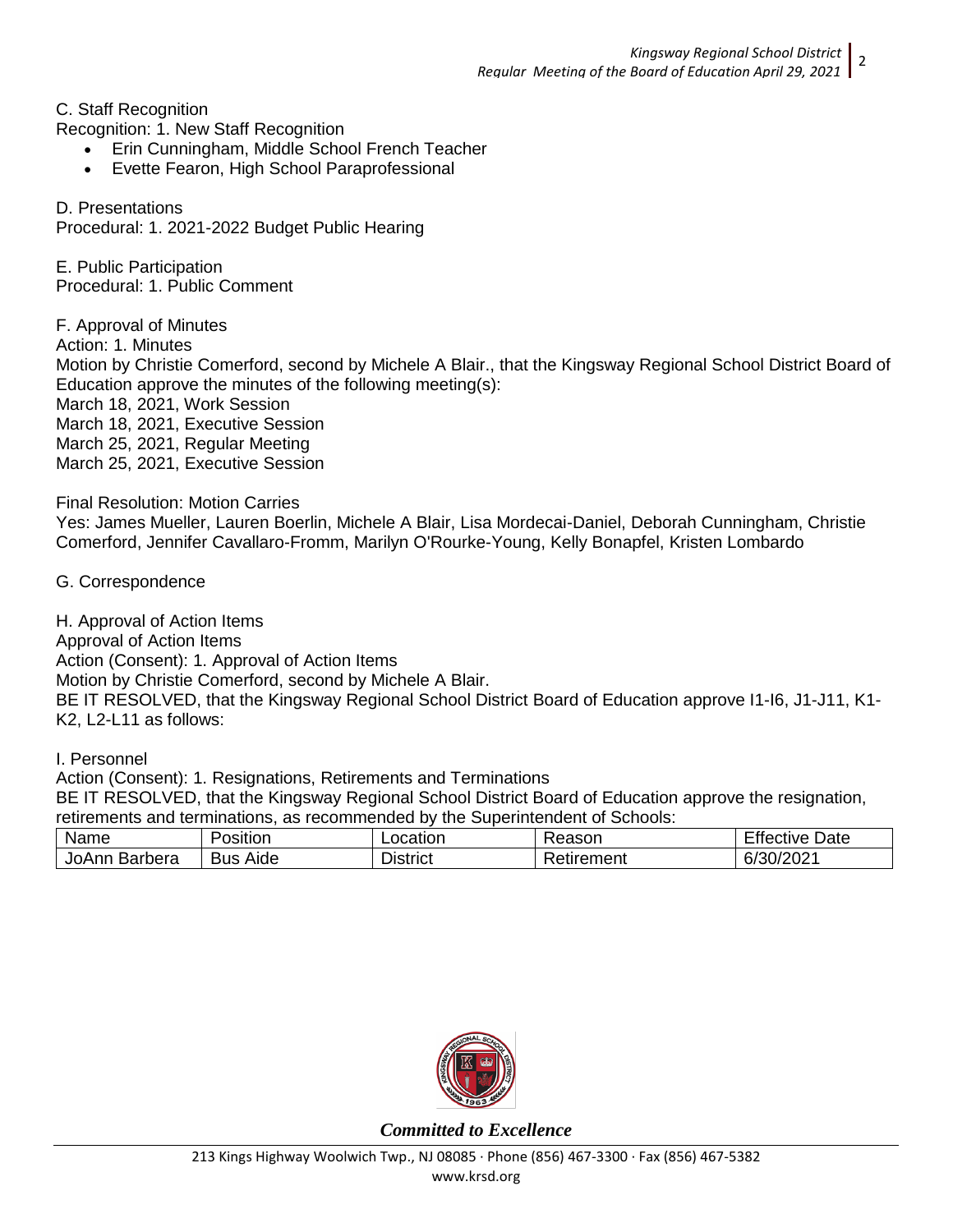Action (Consent): 2. Employment - Schedule "B", Staff Workers, Unpaid Volunteers BE IT RESOLVED, that the Kingsway Regional School District Board of Education approve the Schedule "B" appointments, event staff workers and unpaid volunteers, as recommended by the Superintendent of Schools:

| Name                          | <b>Position</b>                               | Location           | Compensation                     | Reason                 | Effective<br>Date       |
|-------------------------------|-----------------------------------------------|--------------------|----------------------------------|------------------------|-------------------------|
| <b>Tina Smith</b>             | <b>AP Statistics Mock Test</b><br>Facilitator | <b>High School</b> | \$37/hr (3.5 hours on<br>5/13/21 | Appointment            | 5/13/2021               |
| Anthony<br>Sinigaglio         | AP Music Mock Test<br>Facilitator             | <b>High School</b> | \$37/hr (3.5 hours on<br>5/8/21  | Appointment            | 5/8/2021                |
| <b>Barbara</b><br><b>Neal</b> | <b>After School Nurse</b>                     | <b>High School</b> | \$37/hr                          | <b>IEP</b><br>Mandated | 4/22/2021-<br>6/30/2021 |
| <b>Tia Dubose</b>             | PLW presenter                                 | <b>High School</b> | \$37/hr                          | Appointment            | 4/22/2021-<br>6/30/2021 |
| Danielle<br>Altersitz         | <b>PLW Presenter</b>                          | <b>High School</b> | \$37/hr                          | Appointment            | 4/22/2021-<br>6/30/2021 |
| Michelle<br>Juliano           | <b>AAP Math Tutor</b>                         | Middle<br>School   | \$37/hr                          | Appointment            | 4/22/2021-<br>6/30/2021 |
| Liz Spinner                   | <b>AAP Math Tutor</b>                         | Middle<br>School   | \$37/hr                          | Appointment            | 4/22/2021-<br>6/30/2021 |

## Action (Consent): 3. Employment - Substitutes

BE IT RESOLVED, that the Kingsway Regional School District Board of Education approve the substitute staff members as recommended by the Superintendent of Schools, contingent upon criminal history review clearance and issuance of appropriate certification where applicable:

| Name      | Location | Title                   | Compensation            | Reason           | <b>Effective Date</b> |  |
|-----------|----------|-------------------------|-------------------------|------------------|-----------------------|--|
| Christina | High     | Long Term               | \$258/day (Paid through | Rebecca Popp     | Ratify & Affirm       |  |
| Little    | School   | Substitute              | <b>Kelly Education)</b> | <b>FMLA</b>      | 04/16/2021-           |  |
|           |          | (Rebecca Popp)          |                         |                  | 06/30/2021            |  |
| Kathy     | Middle   | <b>Substitute Nurse</b> | \$200/day (Paid through | Extra help is MS | $5/1/2021 -$          |  |
| Mercado   | School   |                         | Kelly Education)        | Health office    | 6/30/2021             |  |

Action (Consent): 4. Leaves of Absence

Resolved that the Kingsway Regional School District Board of Education approve the leaves of absence(s), as recommended by the Superintendent of Schools:

| Name         | <b>Position</b>   | Location        | Reason                                           | <b>Effective Date</b> |
|--------------|-------------------|-----------------|--------------------------------------------------|-----------------------|
| Rebecca      | ELA               | <b>High</b>     | FMLA (Utilizing 45 Sick Days)                    | 04/16/2021-           |
| Popp         | Teacher           | School          |                                                  | 06/30/2021            |
| Donna        | <b>Bus Driver</b> | <b>District</b> | FMLA (Utilizing 26 Sick Days; 3 Personal         | 02/01/2021-           |
| Selfridge    |                   |                 | Days; 49 Unpaid Days)                            | 05/28/2021            |
| Marion       | Secretary         | High            | FMLA (Utilizing 12 Sick Days; 3 Personal Days; 5 | 03/08/2021-           |
| Wigglesworth |                   | School          | Vacation Days); Ratify & Affirm                  | 04/16/2021            |
| Olga Perez-  | Spanish           | High            | FMLA (Utilizing 21.5 Sick Days; 2.5 Personal     | 02/24/2021-           |
| Wilchacky    | Teacher           | School          | Days; 9 Unpaid Days); Ratify & Affirm            | 04/16/2021            |

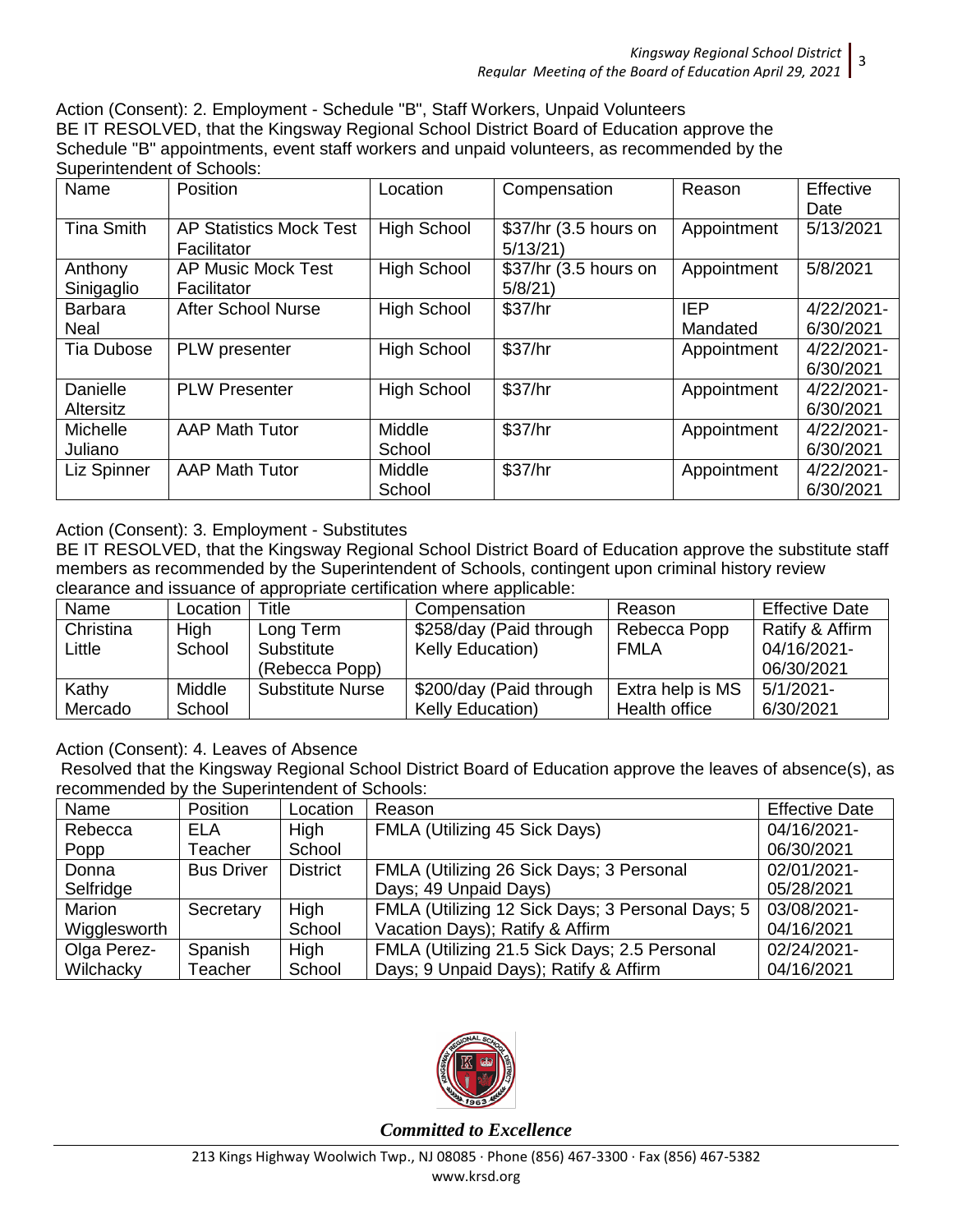#### Action (Consent): 5. SBA/BS Contract

BE IT RESOLVED that Kingsway Regional Board of Education shall submit the Employment Contract for Jason Schimpf, School Business Administrator/Board Secretary, to the Executive County Superintendent for review and approval in accordance with NJAC 6A:23A-3-1(a).

#### Action (Consent): 6. KPSA Agreement

BE IT RESOLVED that the Memorandum of Agreement between the Kingsway Principal and Supervisors Association and the Kingsway Regional Board of Education, be approved, for the period of July 1, 2021 through June 30, 2022 as recommended by the Superintendent of Schools, and that the Board President and Secretary be authorized to execute a copy of the Agreement, and that a copy of such Agreement be part of the minutes on fine in the Board Secretary's Office.

#### J. Finance

#### Action (Consent): 1. Budget Line Item Transfers

Resolved that the Kingsway Regional School District Board of Education ratify the line item transfers listed below for the 2020-2021 fiscal year as recommended by the Superintendent of Schools:

| To Account                | From Account              | Amount     | Justification                 |
|---------------------------|---------------------------|------------|-------------------------------|
| 11-000-252-100-20-010     | 11-000-252-100-10-010     | \$2423.00  | <b>Salaries</b>               |
| 11-000-252-100-20-010     | 11-000-252-100-60-016     | \$9702.00  |                               |
| 11-000-252-100-20-010     | 11-000-252-600-60-015     | \$801.00   |                               |
| 11-000-262-100-10-010     | 11-000-262-100-20-010     | \$45007.00 |                               |
| 11-130-100-101-10-012-060 | 11-130-100-101-10-010-060 | \$8280.00  |                               |
| 11-140-100-101-20-012-050 | 11-140-100-101-20-010-050 | \$17060.00 |                               |
| 11-213-100-101-10-010-060 | 11-213-100-101-20-010-050 | \$5000.00  |                               |
| 11-213-100-101-10-012-060 | 11-213-100-101-20-010-050 | \$31000.00 |                               |
| 11-213-100-106-10-010-060 | 11-213-100-106-20-010-050 | \$18704.00 |                               |
| 11-402-100-600-20-072-050 | 11-402-100-600-20-071-050 | \$5000.00  | <b>Athletic Supplies</b>      |
| 11-402-100-600-20-062-050 | 11-402-100-600-20-064-050 | \$1118.00  | Girls Basketball Championship |
|                           |                           |            | <b>Jackets</b>                |
| 11-000-100-566-50-044     | 11-000-230-590-30-047     | \$32537.00 | Salaries and Purchased        |
| 11-000-100-566-50-044     | 11-000-240-103-XX-010     | \$83000.00 | <b>Services</b>               |
| 11-000-100-566-50-044     | 11-000-240-104-XX-010     | \$34463.00 |                               |
| 11-000-100-565-50-044     | 11-000-240-104-XX-010     | \$25537.00 |                               |
| 11-000-100-565-50-044     | 11-000-240-104-XX-010     | \$23000.00 |                               |
| 11-000-100-565-50-044     | 11-000-251-100-70-050     | \$11463.00 |                               |
| 11-190-100-440-70-050     | 11-000-251-100-70-050     | \$23000.00 |                               |
| 11-212-100-106-10-010     | 11-000-251-100-70-050     | \$50000.00 |                               |
| 11-219-100-320-20-044     | 11-000-251-100-70-050     | \$14985.00 |                               |
| 11-000-212-600-20-050     | 11-000-213-580-20-050     | \$800.00   | <b>Supplies and Furniture</b> |
| 11-000-251-890-70-042     | 11-000-251-600-70-042     | \$1000.00  | <b>Virtual Speaker</b>        |
| 11-000-251-890-70-042     | 11-000-251-592-70-050     | \$2000.00  |                               |
| 11-000-251-890-70-042     | 11-000-251-580-70-042     | \$500.00   |                               |
| 11-000-240-105-20-012     | 11-000-240-300-20-049     | \$10555.00 | Salaries, Tuition             |
| 11-000-240-280-20-050     | 11-000-240-580-20-049     | \$2000.00  | Reimbursement, PERS,          |
| 11-000-261-100-XX-010     | 11-000-261-800-20-052     | \$820.00   | <b>Purchased Services</b>     |
| 11-000-270-107-80-010     | 11-000-270-160-80-010     | \$2410.00  |                               |

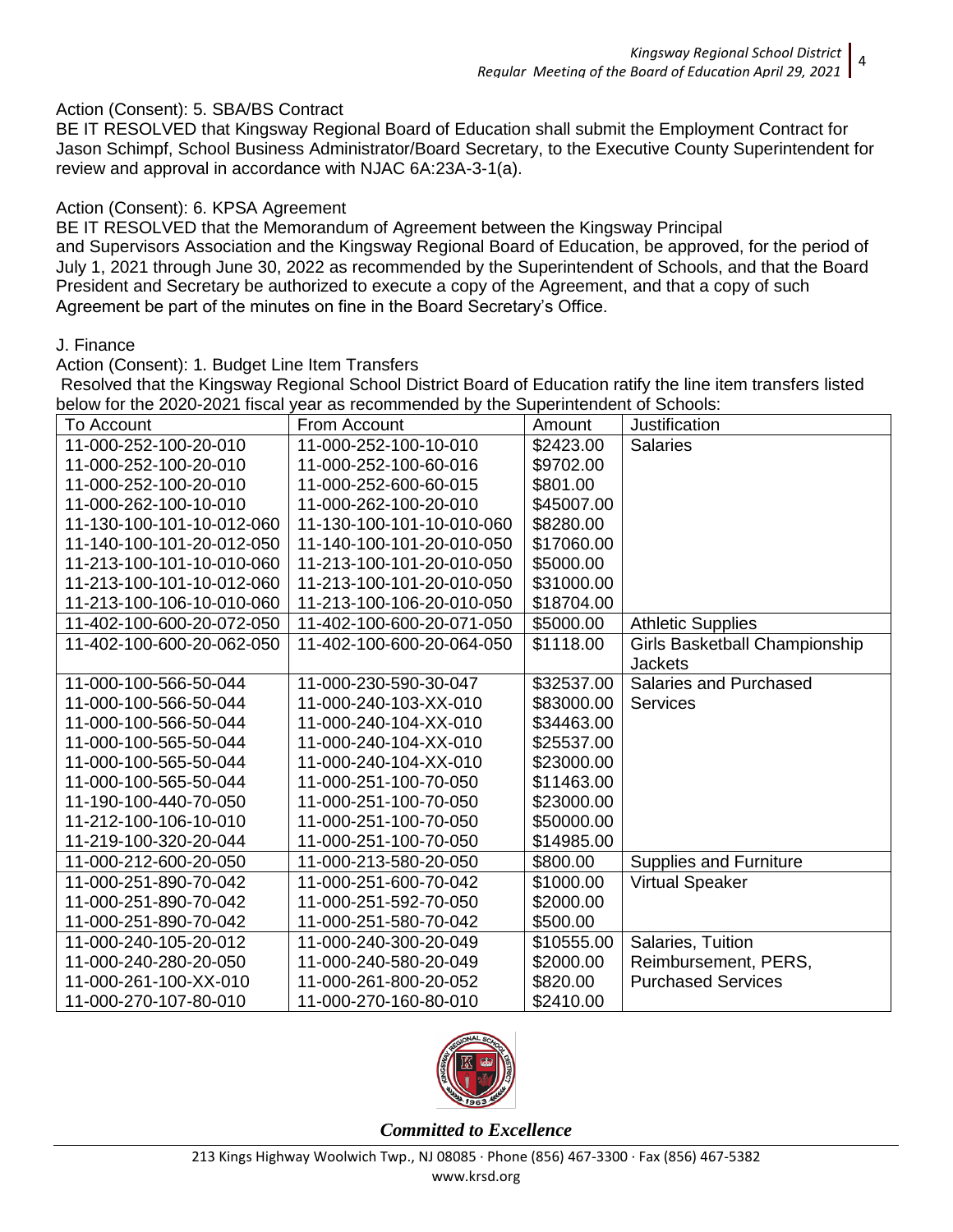*Kingsway Regional School District Regular Meeting of the Board of Education April 29, 2021*

| To Account                | From Account              | Amount     | Justification                  |
|---------------------------|---------------------------|------------|--------------------------------|
| 11-000-291-241-70-057     | 11-000-291-270-70-057     | \$42055.00 |                                |
| 11-190-100-340-20-051     | 11-190-100-440-70-050     | \$600.00   |                                |
| 11-000-218-104-20-012     | 11-000-217-100-10-010     | \$23000.00 | <b>Employee and Substitute</b> |
| 11-000-218-104-20-012     | 11-000-217-100-20-016     | \$620.00   | <b>Salaries</b>                |
| 11-000-218-105-20-012     | 11-000-217-100-20-016     | \$12685.00 |                                |
| 11-000-219-104-XX-010     | 11-000-218-104-20-010     | \$3121.00  |                                |
| 11-000-222-100-20-010     | 11-000-222-100-10-016     | \$651.00   |                                |
| 11-000-251-100-70-010     | 11-190-100-610-70-050     | \$37000.00 |                                |
| 11-000-251-100-70-010     | 11-190-100-440-XX-050     | \$3300.00  |                                |
| 11-000-251-600-70-XXX     | 11-000-251-580-70-042     | \$1000.00  | Supplies, Natural Gas and      |
| 11-000-262-621-10-050     | 11-000-262-100-XX-XXX     | \$2500.300 | <b>Student Transportation</b>  |
| 11-000-262-621-20-050     | 11-000-262-100-XX-XXX     | \$15500.00 |                                |
| 11-000-270-511-80-056     | 11-000-270-514-80-056     | \$1500.00  |                                |
| 11-000-213-600-20-041-050 | 11-000-213-300-20-041-050 | \$1450.00  | <b>Nurse's Supplies</b>        |
| 11-401-100-500-20-035-050 | 11-401-100-500-20-094-050 | \$3500.00  | <b>NHS Virtual Ceremony</b>    |
| 11-401-100-500-20-035-050 | 11-402-100-600-20-074-050 | \$500.00   | <b>NHS Virtual Ceremony</b>    |
| 11-401-100-500-20-035-050 | 11-402-100-600-20-075-050 | \$4000.00  |                                |
| 11-000-218-600-20-43-050  | 11-150-100-320-20-043-050 | \$600.00   | Desk Chairs for Guidance       |
| 11-402-100-600-20-084-050 | 11-402-100-500-20-075-050 | \$579.00   | <b>Cheer Uniforms</b>          |
| 11-000-213-600-20-041-050 | 11-000-213-300-20-041-050 | \$1438.00  | <b>Nurse's Supplies</b>        |
| 11-402-100600-20-071-050  | 11-402-100-600-20-069-050 | \$900      | Girls Lacrosse                 |
| 11-000-100-564-50-044     | 11-000-100-262-50-044     | \$420      | 18-19 Tuition Adjustments      |
| 11-000-216-320-10-044     | 11-000-217-320-44-020     | \$60000    | <b>Speech Services</b>         |
| 11-402-100-600-20-071-050 | 11-402-100-600-20-072-050 | \$1623     | <b>Girls Lacrosse</b>          |

## Action (Consent): 2. Payment of Claims

Resolved that the Kingsway Regional School District Board of Education certified the list of claims as set forth on the bill list dated 2/28/2021 for goods received and services rendered by approved for payment in the amount of \$1,038,387.82.

Resolved that the Kingsway Regional School District Board of Education certified list of claims as set forth on the bill list dated 4/13/2021 for goods received and services rendered by approved for payment in the amount of \$13,532.35.

Resolved that the Kingsway Regional School District Board of Education certified list of claims as set forth on the bill list dated 4/27/2021 for goods received and services rendered by approved for payment in the amount of \$1,501,503.98

Action (Consent): 3. Board Secretary's Certification

Pursuant to N.J.A.C. 6:23-22.12(c)3, the Board Secretary hereby certifies that as of March 31, 2021 the total of encumbrances and expenditures for each line item account do not exceed the line item appropriation established by the Board of Education.



*Committed to Excellence*

5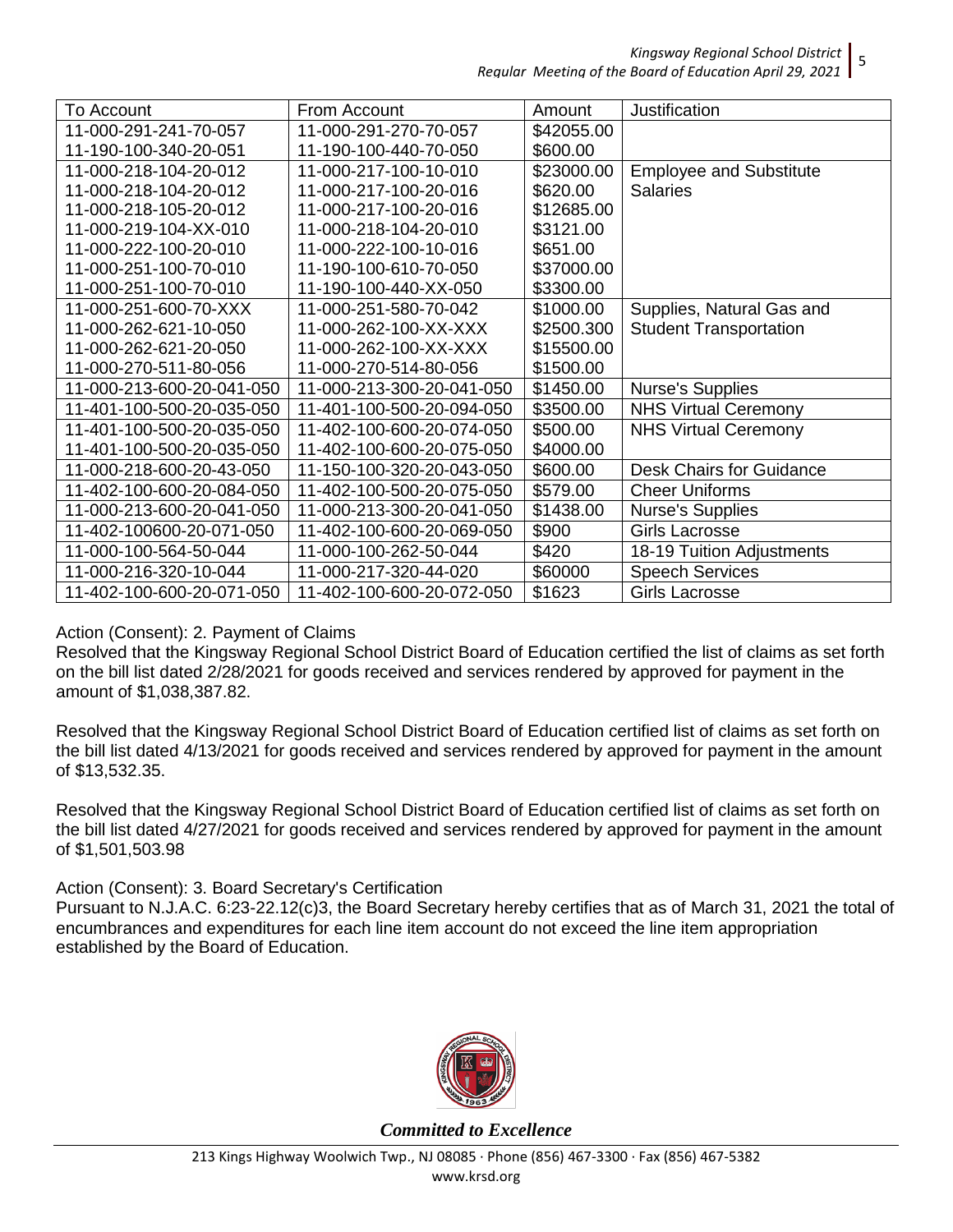Action (Consent): 4. Receipt and Acceptance of Board Secretary's Monthly Report Resolved that the Kingsway Regional School District Board of Education accept as filed the Business Administrator/Board Secretary's financial report as of February 28, 2021, and;

Be it further resolved that pursuant to N.J.A.C 6A:23-2.11(c)4 no major account or fund has been over expended as of February 28, 2021 based upon the Board Secretary's certification and that sufficient funds are available to meet the district's financial obligations for the remainder of the fiscal year.

Action (Consent): 5. Receipt and Acceptance of Student Activity and Athletic Account Financial Reports Resolved that the Kingsway Regional School District Board of Education accept as filed the Kingsway Regional Middle School Student Activities financial report for the period ending March 31, 2021.

Resolved that the Kingsway Regional School District Board of Education accept as filed the Kingsway Regional High School Student Activities financial report for the period ending March 31, 2021.

Resolved that the Kingsway Regional School District Board of Education accept as filed the Kingsway Regional School District Athletic Account financial report for the period ending March 31, 2021.

Action (Consent): 6. Cooperative Pricing System Agreement 2021-2026 WHEREAS, the Public School Contracts Law, N.J.S.A. 18A:18A-4.1a, authorizes district boards of education to competitively contract for the procurement of proprietary computer software and services; and

WHEREAS, the New Jersey School Boards' Association (NJSBA), N.J.S.A. 18A:6-45 et. seq., on behalf of its membership has competitively contracted to procure on an aggregated basis digital and electronic products and services, E- Rate Consulting and Processing Services, and other technology products and programs to enhance Members readiness for Future Ready Schools, as well as energy aggregation services, supplies and materials, time and materials; and such other services and products as two or more participating local boards in the system agree can be purchased on a cooperative basis; and

WHEREAS, N.J.S.A. 18A:18A-11 specifically authorizes two or more local district boards of education (hereinafter referred to as local boards) to enter into a Cooperative Pricing Agreement for the purchase of work, materials, and supplies; and

WHEREAS, NJSBA is conducting a voluntary Cooperative Pricing System within the State of New Jersey, utilizing the administrative purchasing services and facilities of NJSBA; and

WHEREAS, this Cooperative Pricing Agreement (hereinafter referred to as the Agreement) is to effect substantial economies in the purchase of energy and technology products and services for local boards across this State; and

WHEREAS, all parties to this Agreement have approved this Agreement by resolution, in accordance with N.J.S.A. 18A:18A-1 et. seq. and regulations promulgated thereunder; and

WHEREAS, it is the desire of all parties to enter into such Agreement for said purposes;

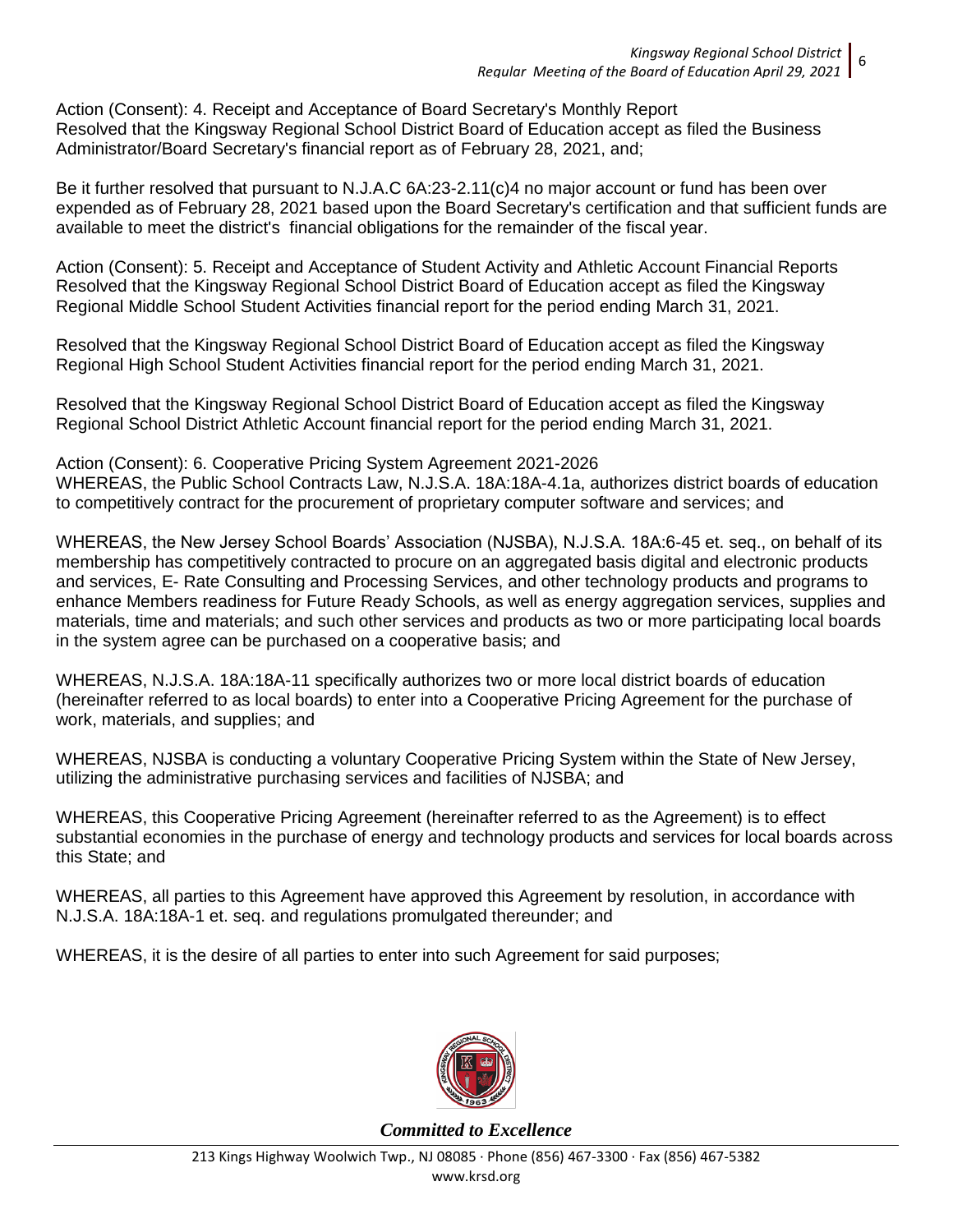NOW, THEREFORE, IN CONSIDERATION OF the promises and of the covenants, terms, and conditions hereinafter set forth, it is mutually agreed as follows:

1. The products and services to be priced cooperatively may include, on an aggregated basis or not, digital and electronic products and services, E-Rate Consulting and Processing Services, and other technology products and programs to enhance Members readiness for Future Ready Schools-NJ, as well as energy aggregation services, supplies and materials, time and materials; and such other services and products as two or more participating local boards in the system agree can be purchased on a cooperative basis.

2. The services and classes of services which may be designated by the participating local boards hereto may be purchased cooperatively for the period commencing with the execution of this Agreement and continuing until terminated as hereinafter provided.

3. The NJSBA, on behalf of all participating contracting units, shall, upon approval of the System's registration and upon the anniversary of the system's registration publish a legal ad in such format as required by N.J.A.C. 5:34-7.12 in a newspaper normally used for such purposes by it, to include such information as:

a. NJSBA's full name and the fact that it may be soliciting competitive bids or informal quotations; and

- b. NJSBA's address and telephone number; and
- c. The names of the participating contracting units; and
- d. The State Identification Code for the Cooperative Pricing System, and
- e. The expiration date of the Agreement.

4. Each of the participating local boards shall designate, in writing, to NJSBA, products and services to be purchased and indicate therein the approximate quantities desired, the location for delivery and other requirements, to permit the preparation of specifications as provided by law.

5. The specifications shall be prepared and approved by NJSBA and no changes shall thereafter be made except as permitted by law. Nothing

herein shall be deemed to prevent changes in specifications for subsequent purchases.

6. A single advertisement for bids or the solicitation of informal quotations for the work, materials or supplies to be purchased shall be prepared by NJSBA on behalf of all of the participating local boards desiring to purchase products and services and some or all of the other services specified in this Agreement.

7. NJSBA shall receive bids or quotations on behalf of all participating local boards. Following the receipt of bids, NJSBA shall review said bids and on behalf of all participating local boards, either reject all or certain of the bids or make one award to the lowest responsible bidder. This award shall result in the opportunity for individual local boards to enter into individual contracts with the successful bidder providing for the estimated aggregate quantities to be purchased during the term of the individual contracts.

8. Upon determining to accept the bid provided through this Agreement, each participating local board shall:

- a. Certify the funds available only for its own needs ordered;
- b. Enter into a formal written contract directly with the successful bidder(s);
- c. Issue purchase orders in its own name directly to successful bidder(s) against said contract;

d. Accept its own deliveries;

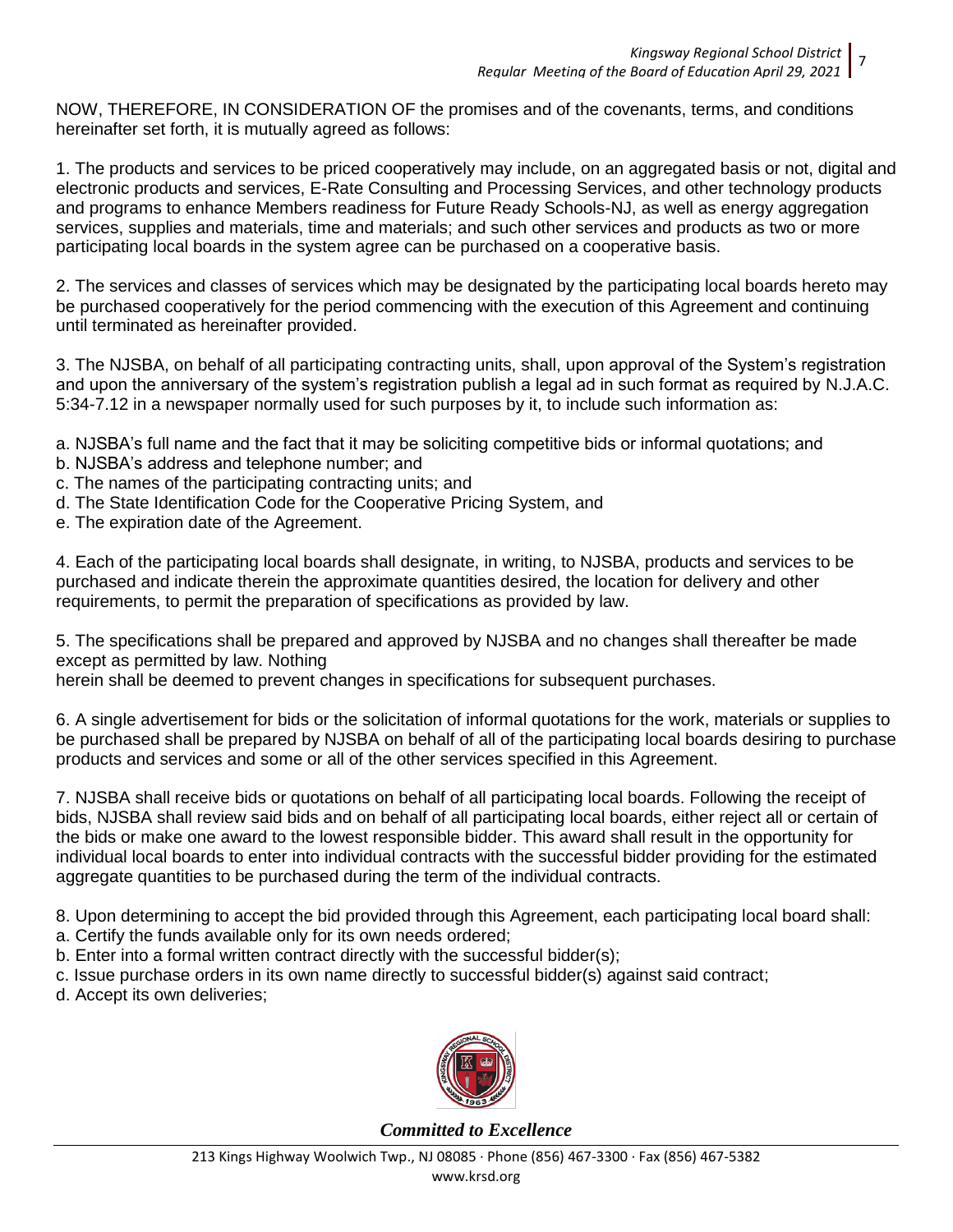- e. Be invoiced and receive statements from the successful bidder(s);
- f. Make payment directly to the successful bidder(s) and
- g. Be individually responsible for any tax liability associated with the individual contract.

9. No participating local board in the Cooperative Pricing System shall be responsible for payment for any services ordered or for performance generally by any other participating local board. Each participating local board shall, accordingly be liable only for its own performance and for items ordered and received by it and none assumes any additional responsibility or liability.

The provisions of paragraphs 7, 8 and 9 above shall be quoted or referenced and sufficiently described in all specifications so that each

bidder shall be on notice as to the respective responsibilities and liabilities of the participating contracting units.

10. No participating local board in the Cooperative Pricing System shall issue a purchase order or issue a contract for a price which exceeds any other price available to it from any other such system in which it is authorized to participate or from bids which it has itself received.

11. NJSBA reserves the right to exclude any item or service from within said system if, in its opinion, the pooling of purchasing requirements or needs of the participating contracting units is either not beneficial or practicable.

12. NJSBA shall appropriate sufficient funds to enable it to perform the administrative responsibilities assumed pursuant to this Agreement.

13. This Agreement shall become effective upon signing, subject to the review and approval of the Director of the Division of Local Government Services and shall continue in effect for the duration of the Cooperative Pricing System's Registration with DCA unless any party to this Agreement shall give written notice of its intention to terminate its participation.

14. Additional local boards may from time to time, execute this Agreement by means of a Rider attached hereto, which addition shall not invalidate this Agreement with respect to the other signatories. NJSBA is authorized to execute the Rider(s) on behalf of the members of the Cooperative Pricing System.

15. All records and documents maintained or utilized pursuant to the terms of this Agreement shall be identified by the code number assigned to the System by the Director, Division of Local Government Services, and such other numbers as are assigned by the Lead Agency for purposes of identifying each contract and item awarded.

16. This Agreement shall be binding upon and enure to the benefit of the successors and assigns of the respective parties hereto.

Action (Consent): 7. GCSSSD Cooperative Transportation 2021-2022

BE IT RESOLVED, that the Kingsway Regional School District Board of Education approve the Participation in Cooperative Transportation with Gloucester County Special Services School District for the 2021-2022 School Year.

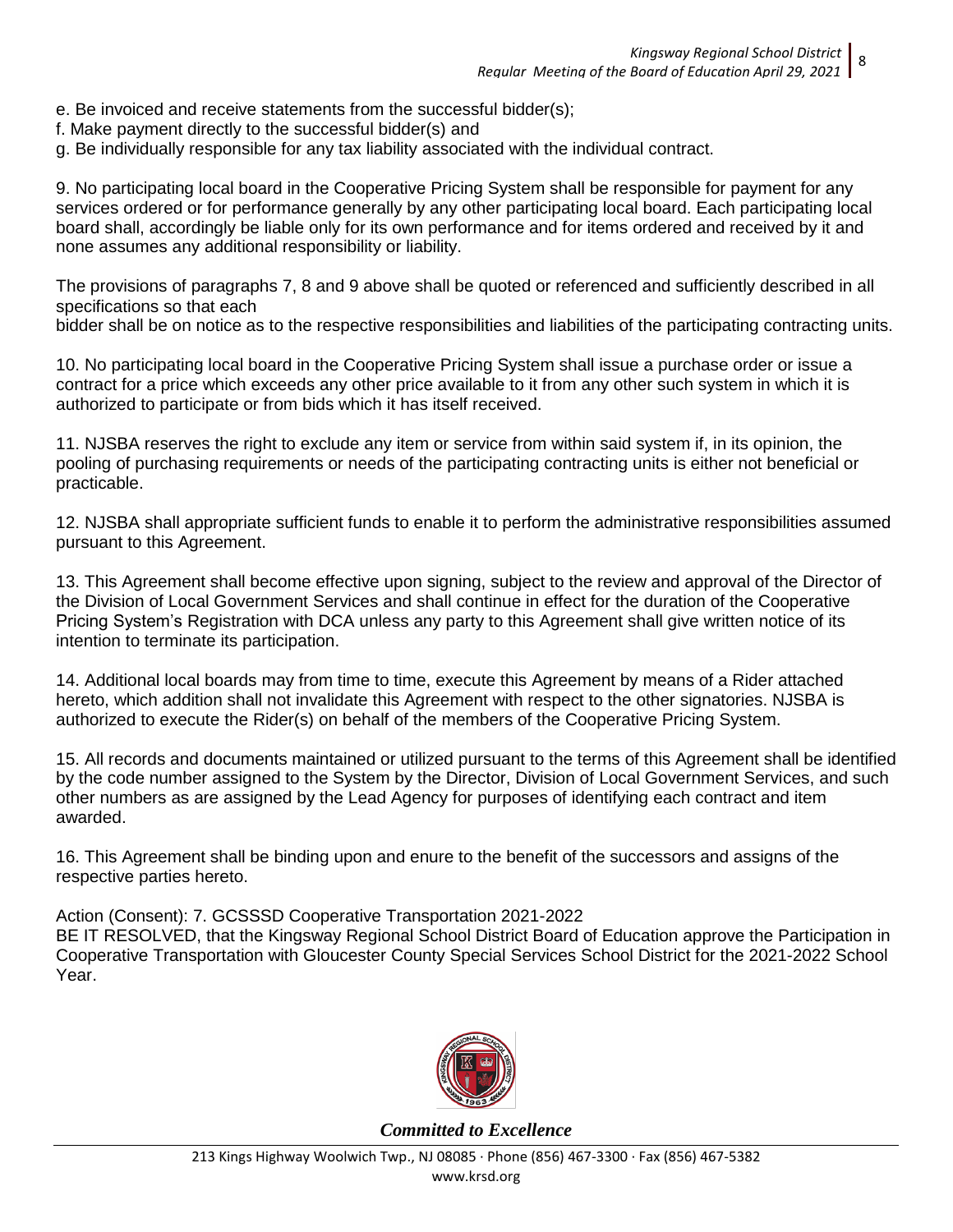Action (Consent): 8. Pauls Commodity Hauling

BE IT RESOLVED, that the Kingsway Regional School District approve an agreement with Paul's Commodity Hauling, Inc. beginning July 1. 2021 through June 30, 2022.

Action (Consent): 9. 2021 Safety Grant Application

WHEREAS, the New Jersey Schools Insurance Group ("NJSIG") is a school board insurance group authorized by N.J.S.A. 18A:18B-1, et seq. to provide insurance coverage and risk management services for its members;

WHEREAS, the Kingsway Regional School District, hereinafter referred to as the "Educational Institution," is a member of NJSIG; and,

WHEREAS, in accordance with NJSIG Policy 3710, the goal of the safety grant program is to provide members the necessary resources to complete risk reduction projects and improve the safety of the population NJSIG members serve.

NOW THEREFORE, BE IT RESOLVED that:

1) The Educational Institution applies for a safety grant through the NJSIG safety grant program for the 2021 fiscal year in the amount of \$13558.00 for the purposes set forth in their safety grant application, which is attached hereto; and,

2) The Business Administrator or their designee is hereby authorized to take all action necessary to apply for and receive a safety grant award.

Action (Consent): 10. Shared Services Agreement Harrison Township BE IT RESOLVED, that the Kingsway Regional School District Board of Education approve a shared services

agreement with Harrison Township Board of Education for Bus Maintenance services at a cost of \$61.20 per hour, shop fee of \$16.00 per work order, and a one time fee of \$150, \$300 annually, for each state inspection.

Action (Consent): 11. 2021-2022 Budget Adoption

BE IT RESOLVED, that the Kingsway Regional School District Board of Education approves the adoption of the 2021-22 budget as follows:

| General Fund (10)      | \$44,862,043 |
|------------------------|--------------|
| Special Fund (20)      | 1,104,073    |
| Debt Service Fund (40) | 3,408,917    |
|                        |              |

Total All Funds \$49,375,033

With \$23,491,220 to be raised in taxes for the General Fund and \$2,304,530 to be raised in taxes for the Debt Service Fund for a total of  $$25,795,750$  to be raised in taxes.

WHEREAS, the Kingsway Regional School District Board of Education recognizes the need to utilize an enrollment adjustment in the amount of \$ to increase the general fund tax levy above the two percent (2%) cap; and

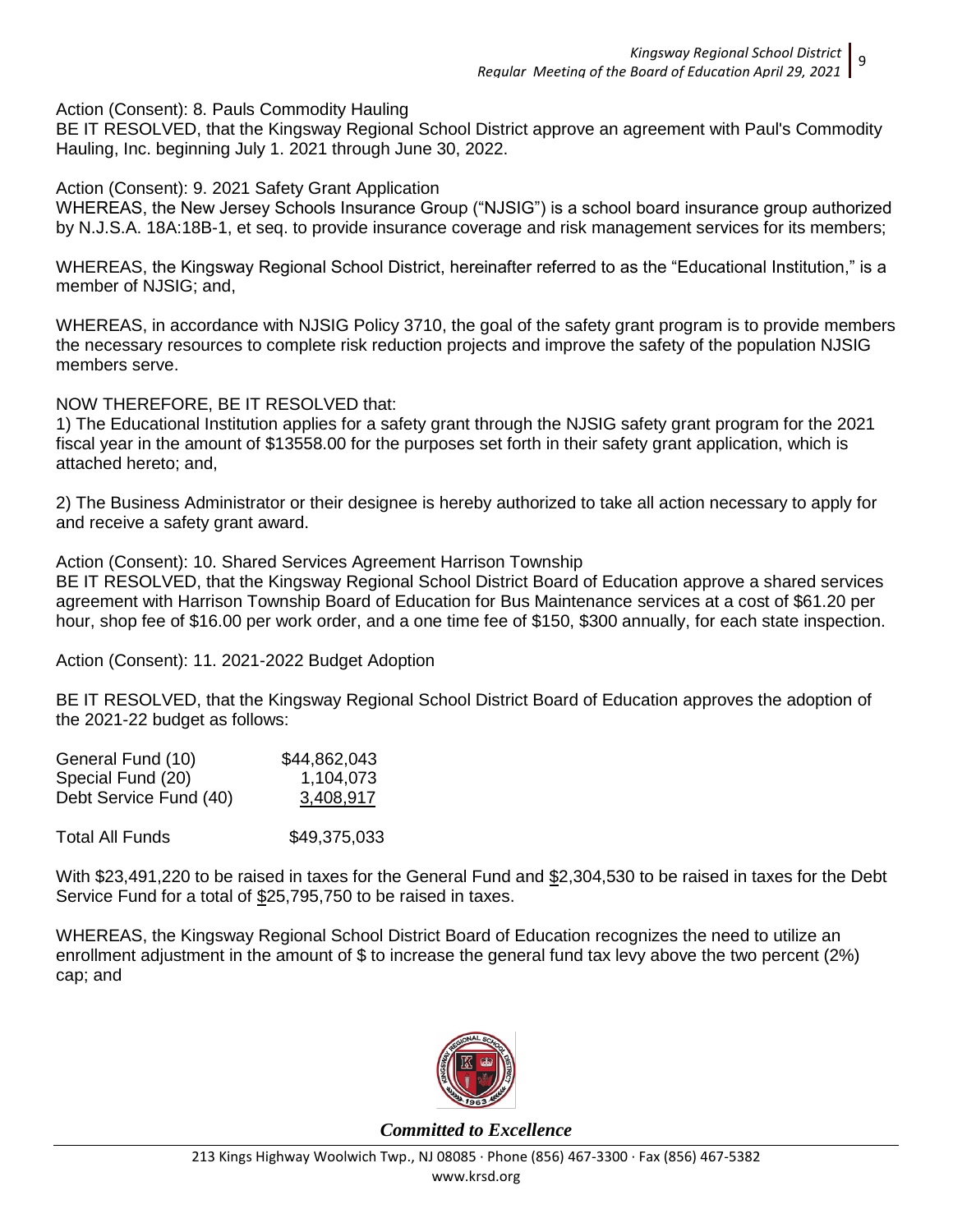WHEREAS, the Kingsway Regional School District Board of Education recognizes the need to utilize an adjustment for an increase in health care costs in the amount of \$ to increase the general fund tax levy above the two percent (2%) cap; and

WHEREAS, the Kingsway Regional School District Board of Education may establish, for regular school district business travel only, an annual threshold of \$1,500 per staff member where prior Board approval shall not be required unless this annual threshold is exceeded in the budget year (July 1 - June 30); and

WHEREAS, the Kingsway Regional School District Board of Education has elected to exclude travel expenditures supported by federal funds pursuant to N.J.A.C. 6A:23A-7.3(a)2; and

WHEREAS, the Kingsway Regional School District Board of Education authorizes travel and related expense reimbursements in accordance with N.J.A.C. 6A:23A-7.3(a)1, to a maximum of expenditure of \$100,000 for all staff and board of education members.

K. Curriculum & Instruction

Action (Consent): 1. Professional Development - Staff Attendance at Trainings, Seminars, Conventions, and **Conferences** 

Resolved that the Kingsway Regional School District Board of Education approve the staff attendance at trainings, seminars, conventions, and conferences be approved, as recommended by the Superintendent of Schools:

| Title of Program                                                        | Location | Date(s)                           | <b>Attendees</b>    | <b>Educational Purpose</b>                                                                                                                                                      | Cost to<br><b>District</b> |
|-------------------------------------------------------------------------|----------|-----------------------------------|---------------------|---------------------------------------------------------------------------------------------------------------------------------------------------------------------------------|----------------------------|
| Marijuana<br>Legalization and the<br>Impact on Public<br><b>Schools</b> | Virtual  | 4/14/2021<br>(Ratify &<br>Affirm) | Fallon<br>Corcoran  | To further develop and<br>implement social, emotional, and<br>behavioral components<br>throughout the district with the<br>focus on equitable<br>representation of all students | \$125                      |
| <b>Affirmative Action</b><br><b>Officer Certification</b>               | Virtual  | $8/24/2021 -$<br>8/26/2021        | Charae<br>Whetstone | To identify and work to improve<br>opportunity gaps                                                                                                                             | \$400                      |
| <b>Just Words Virtual</b><br>Launch Workshop                            | Virtual  | 6/2/2021                          | Valerie<br>Palmer   | To address opportunity gaps                                                                                                                                                     | \$289                      |

Action (Consent): 2. Professional Learning Workshops

Resolved that the Kingsway Regional School District Board of Education approve the Professional Learning Workshops be approved, as recommended by the Superintendent of Schools:

| Title of     | Location  | Date(s)  | Facilitator   | Description                                 | Cost to         |
|--------------|-----------|----------|---------------|---------------------------------------------|-----------------|
| Workshop     |           |          |               |                                             | <b>District</b> |
| GoGuardian   | <b>HS</b> | 5/4/2021 | Danielle      | This workshop is designed to provide        | \$37/hr         |
| Info Session | Seminar   |          | Altersitz     | teachers with helpful information and tips  |                 |
|              | Room      |          |               | when utilizing & navigating GoGuardian.     | \$37/hr         |
|              | 217 &     |          | Tia           | GoGuardian software helps schools easily    |                 |
|              | Live      |          | <b>DuBose</b> | manage their devices, better understand     |                 |
|              | Stream    |          |               | their students, and keep them safer online. |                 |

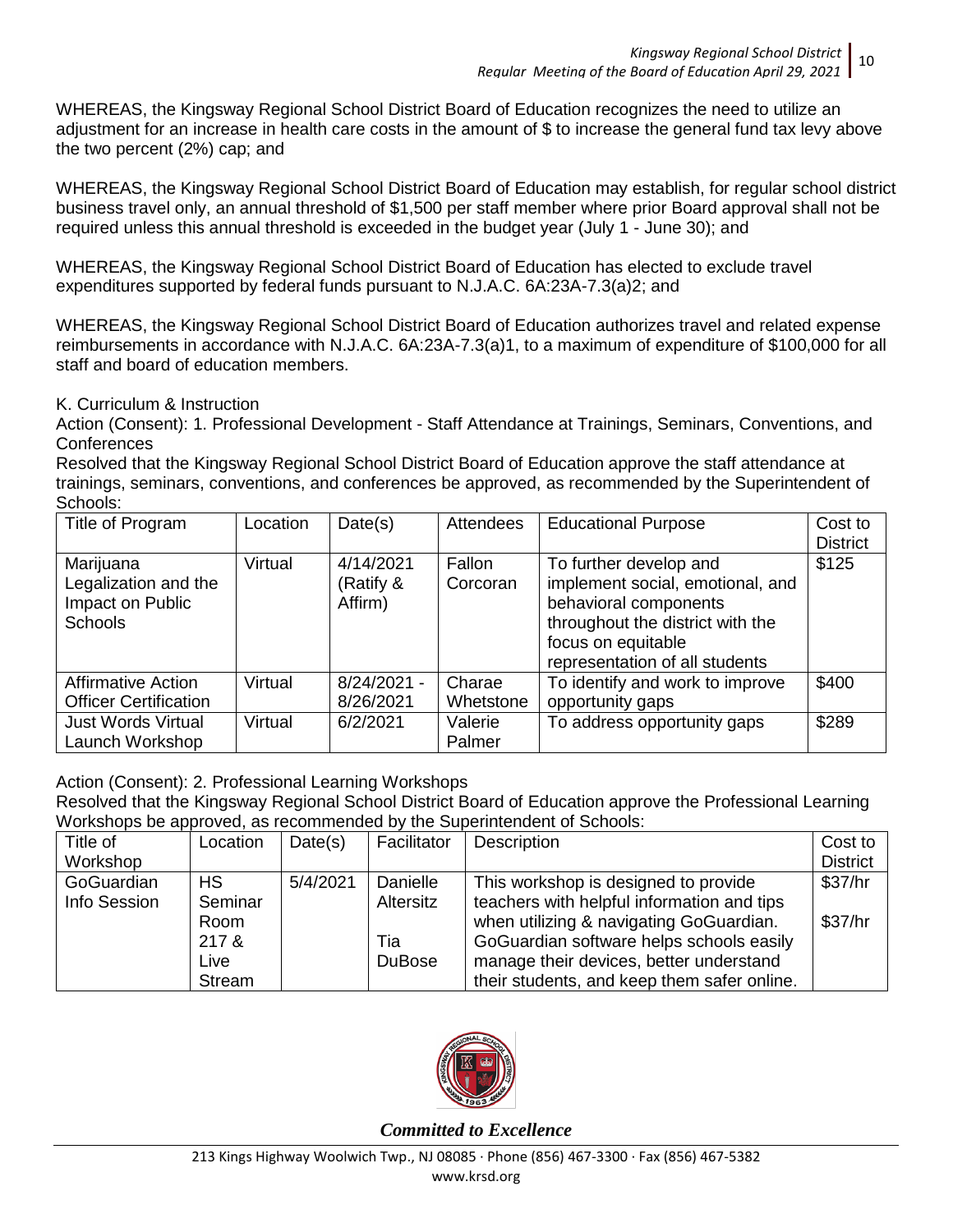L. General Administration

Discussion: 1. Discussion Items

- Summer School 2021
- Increased Instruction to 4-Days Per Week
- Quarantine Rules Updates
- Virtual BOE Meetings
- Board Retreat

## Action (Consent): 2. Enrollment Report

March 2021

| School/Grade         | <b>Cohort A</b> | <b>Cohort B</b> | Cohort<br>AB | Virtual | Total |
|----------------------|-----------------|-----------------|--------------|---------|-------|
| Middle School        |                 |                 |              |         |       |
| 7 <sup>th</sup>      | 149             | 175             | 37           | 126     | 487   |
| 8 <sup>th</sup>      | 169             | 157             | 48           | 162     | 536   |
| <b>Total MS</b>      | 318             | 332             | 85           | 288     | 1023  |
| % of Total           | 31.08%          | 32.45%          | 8.30%        | 28.15%  |       |
| <b>High School</b>   |                 |                 |              |         |       |
| 9                    | 144             | 161             | 39           | 130     | 474   |
| 10 <sup>th</sup>     | 128             | 129             | 31           | 165     | 453   |
| $11^{\overline{th}}$ | 134             | 130             | 19           | 154     | 437   |
| 12 <sup>th</sup>     | 111             | 116             | 9            | 189     | 425   |
| <b>Total HS</b>      | 517             | 536             | 98           | 638     | 1789  |
| % of Total           | 28.90%          | 29.96%          | 5.48%        | 35.66%  | 2812  |

## Action (Consent): 3. Emergency Drills

BE IT RESOLVED, that the Kingsway Regional School District Board of Education accept the emergency drills report as follows:

| School / Date | Time            | <b>Drill</b>                                    |
|---------------|-----------------|-------------------------------------------------|
| MS 03/15/2021 | Start: 10:45 AM | Lockdown Drill                                  |
|               | End: 10:52 AM   |                                                 |
| MS 03/16/2021 | Start: 11:25 AM | <b>Fire Drill</b>                               |
|               | End: 11:34 AM   |                                                 |
| MS 03/18/2021 | Start: 10:45 AM | Lockdown Drill                                  |
|               | End: 10:51 AM   |                                                 |
| MS 03/19/2021 | Start: 11:25 AM | <b>Fire Drill</b>                               |
|               | End: 11:33 AM   |                                                 |
| HS 03/04/21   | Start: 01:52 PM | Lockdown button and silent alarm button tested. |
|               | End: 01:56 PM   |                                                 |
| HS 03/09/21   | Start: 02:32 PM | <b>Fire Drill/Evacuation</b>                    |
|               | End: 02:33 PM   |                                                 |
| HS 03/19/21   | Start: 09:56 AM | Fire Drill/Evacuation                           |
|               | End: 09:57 AM   |                                                 |
| HS 03/22/21   | Start: 10:39 AM | Lockdown button and silent alarm button tested. |
|               | End: 10:41 AM   |                                                 |

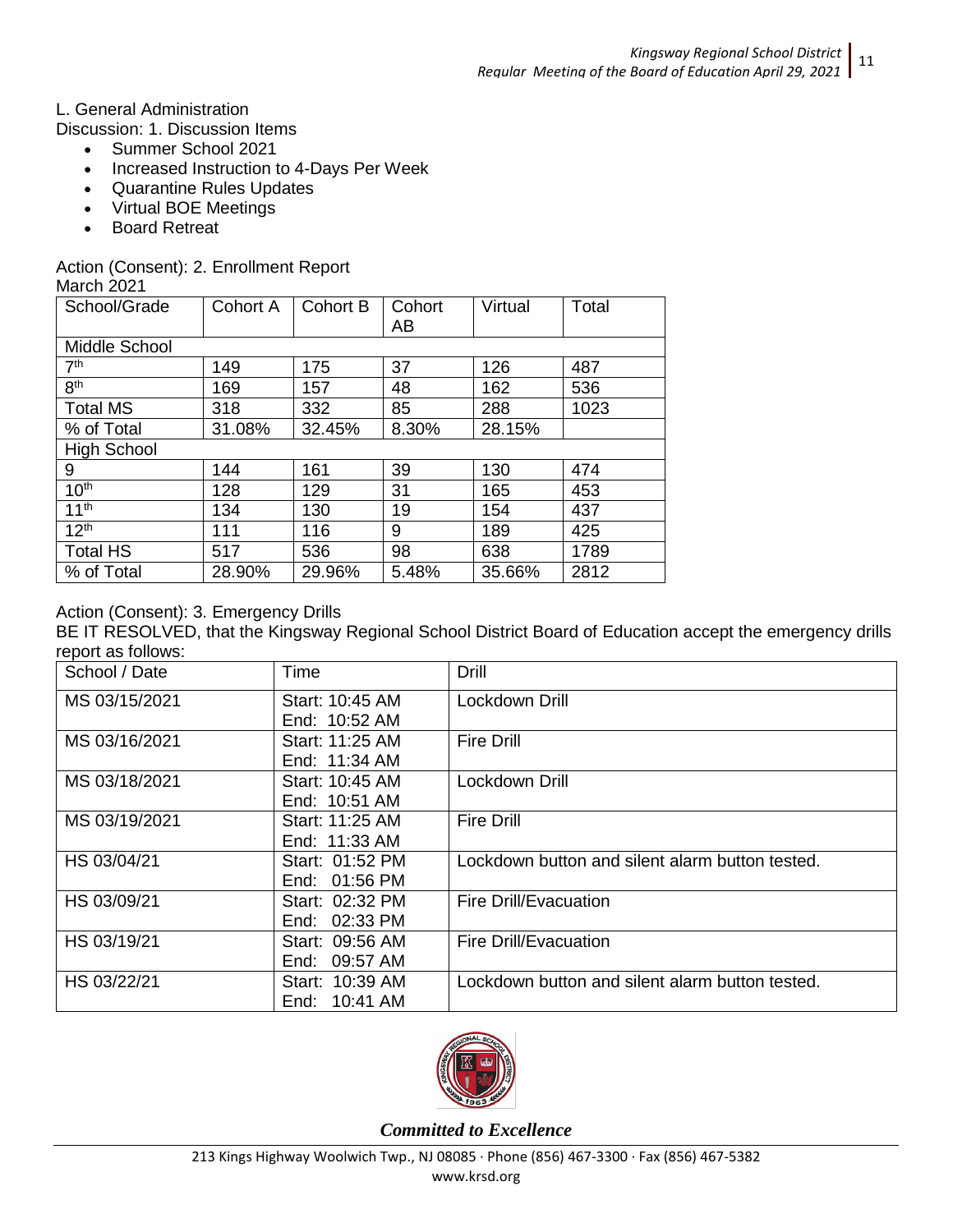Action (Consent): 4. Student Discipline, Violence/Vandalism, HIB

BE IT RESOLVED, that the Kingsway Regional School District Board of Education accept the Harassment, Intimidation and Bullying report for the month ending March 31, 2021, as submitted by the Superintendent of School.

| Infraction/Referrals/Reports                       | No. of Incidents this<br>Month |          | 2020-2021 Total<br>To-Date |                | 2019-2020 Total<br>To-Date                |                                            |
|----------------------------------------------------|--------------------------------|----------|----------------------------|----------------|-------------------------------------------|--------------------------------------------|
|                                                    | (HS)                           | (MS)     | (HS)                       | (MS)           | (HS)                                      | (MS)                                       |
| Detentions-Lunch                                   | 0                              | 4        | 0                          | 14             | 174                                       | 56                                         |
| Detentions-Before School                           | $\overline{0}$                 | 5        | 0                          | 17             | 180                                       | 178                                        |
| Detentions-Extended Day                            | $\mathbf 0$                    | N/A      |                            | 0              | 61                                        | 50                                         |
| Out of School Suspension<br>(OSS)                  | 3                              | 0        | 4                          |                | 99                                        | 17                                         |
| Violence, Vandalism,<br>Substance Abuse            | $\Omega$                       | 0        | $\Omega$                   | $\overline{0}$ | 47 violence<br>8 substance<br>5 vandalism | 93 violence<br>38 substance<br>2 vandalism |
| Confirmed Harassment,<br>Intimidation, or Bullying | $\overline{0}$                 | $\Omega$ |                            | $\Omega$       | 3                                         |                                            |
| Dating Violence                                    | 0                              | 0        | 0                          | $\Omega$       | $\Omega$                                  | 0                                          |

Student Discipline, Violence/Vandalism, HIB

## Action (Consent): 5. Fundraiser(s)

Resolved that the Kingsway Regional School District Board of Education approve the fundraiser(s), as recommended by the Superintendent of Schools:

| School    | Program/Group        | Purpose                        | Product/Service               | <b>Dates</b>  |
|-----------|----------------------|--------------------------------|-------------------------------|---------------|
| <b>HS</b> | <b>Student</b>       | To raise funds to donate to    | Penny Wars                    | 5/03/2021-    |
|           | Council              | <b>Charity of Contestant's</b> | Competition/Collection of     | 5/07/2021     |
|           |                      | Choice                         | Coins                         |               |
| <b>HS</b> | Girl's Lacrosse      | To raise funds for purchase    | Online sale of                | $4/30/2021 -$ |
|           |                      | of Senior Night Gifts, Team    | Cookies/Magazines             | 5/14/2021     |
|           |                      | Gear and Warm Up Shirts        |                               |               |
|           |                      | for Girl's Lacrosse Team       |                               |               |
| <b>HS</b> | <b>Baseball</b>      | To raise funds for purchase    | Sale of Discount Cards        | $4/07/2021 -$ |
|           |                      | of Team T-Shirts, New          |                               | 4/22/2021     |
|           |                      | Batting Shell and Hats for     |                               | Ratify &      |
|           |                      | <b>Baseball Teams</b>          |                               | Affirm        |
| <b>HS</b> | <b>Interact Club</b> | Donation of canned goods       | Food Drive: Drop off bins for | $5/03/2021 -$ |
|           |                      | to local charity               | collection of canned goods    | 5/24/2021     |
| <b>HS</b> | Class of 2022        | To raise funds for Senior      | Sale of painted parking spots | $5/10/2021 -$ |
|           |                      | Prom                           | at the Camden Aquarium        | 5/28/2021     |

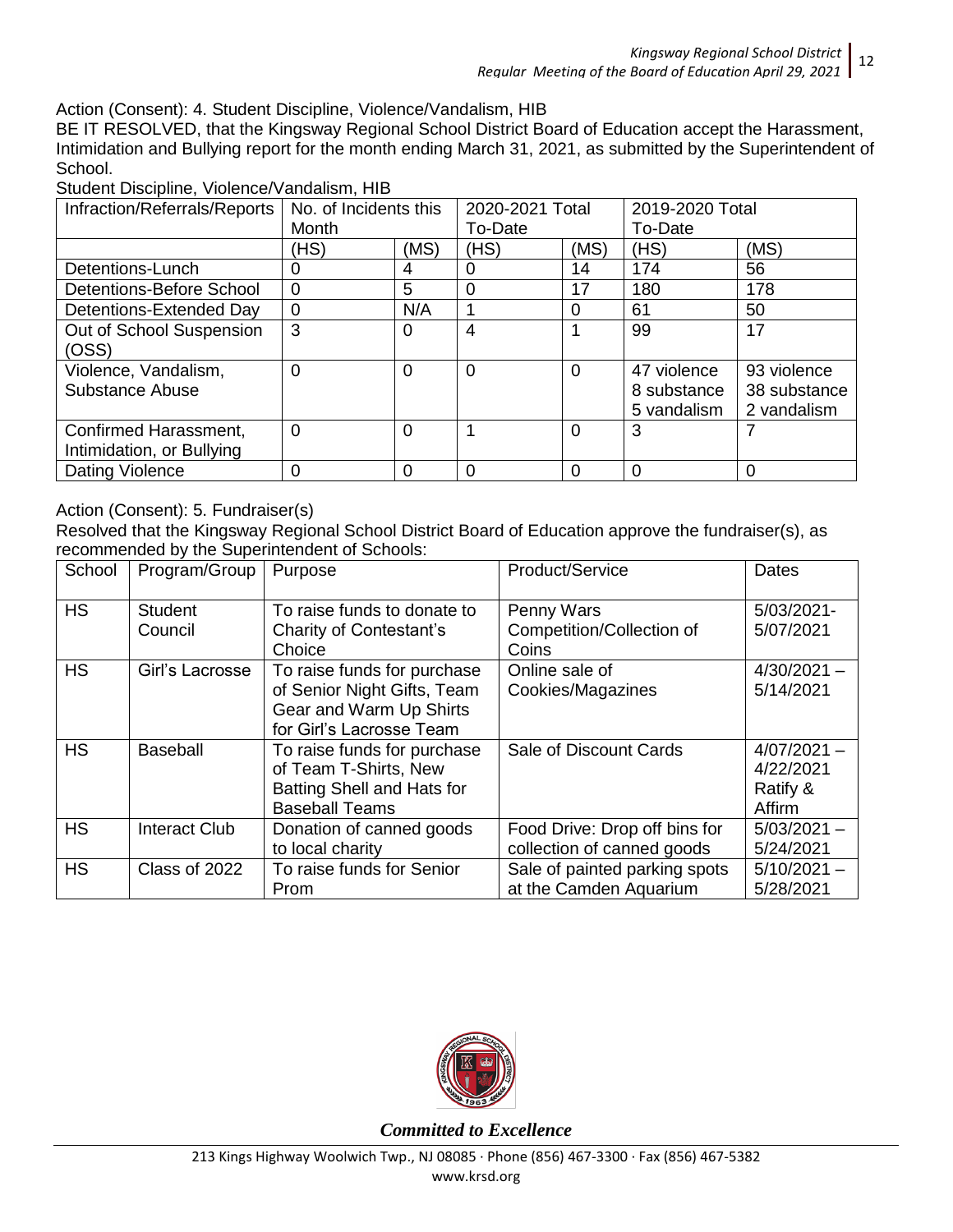Action (Consent): 6. Educational Field Trips and Assemblies

Resolved that the Kingsway Regional School District Board of Education approve the educational field trips and assemblies, as recommended by the Superintendent of Schools:

| School    | Group                 | Event/Destination                                                                              | Date(s)                 | # of<br><b>Students</b> | # of<br>Teachers/<br>Chaperones | Cost<br>to the<br><b>BOE</b> | Cost per<br><b>Student</b> |
|-----------|-----------------------|------------------------------------------------------------------------------------------------|-------------------------|-------------------------|---------------------------------|------------------------------|----------------------------|
| <b>HS</b> | Health<br>Professions | Virtual Seminar in Room<br>$100 - 16$ <sup>th</sup> Annual Eagles<br>Sports Medicine Symposium | May 14,<br>2021         | 39                      |                                 | \$0                          | \$0                        |
| <b>HS</b> | Class of<br>2021      | Senior Day at Great<br>Adventure,<br>Jackson, NJ                                               | <b>June 16,</b><br>2021 | $200\pm$                | 10±                             | \$0                          | \$85                       |
| <b>HS</b> | Class of<br>2021      | Senior Prom                                                                                    | June 11,<br>2021        | $426\pm$                | $20\pm$                         | \$0                          | \$100                      |

## Action (Consent): 7. Out of District Placement(s)

Resolved that the following out of district/twilight placement(s) be approved and contracts executed by the school business administrator:

| Name  | Location                               | ' uition                | Dates                                     |
|-------|----------------------------------------|-------------------------|-------------------------------------------|
| 21689 | $-$<br>Learning<br>enterٽ<br>Pinelands | .500<br>m.<br>۰D<br>. . | 06/30/2021<br>ว/ว∩วง<br>94.<br>≟ ∟∪∠ /⊂ ∶ |

Action (Consent): 8. Awards and Scholarships

BE IT RESOLVED, that the Kingsway Regional School District Board of Education accept the Award(s) and Scholarship(s) as follows:

Raines Dental Senior Scholarship

## Action (Consent): 9. Summer Program Guidebook

BE IT RESOLVED that the Kingsway Regional School District Board of Education, upon the recommendation of the Superintendent of Schools, extends a six-week summer school program to seventh through twelfth grade students who are struggling in English, Health & Physical Education, Math, Science and Social Studies at no cost, beginning July 12 through August 19, 2021.

Action (Consent): 10. Spring Athletic Schedule

BE IT RESOLVED, that the Kingsway Regional School District Board of Education approve the Programs/Other, as recommended by the Superintendent of Schools:

| Programs |                                  |
|----------|----------------------------------|
|          | 2020-2021 Spring Athletic Schedu |

Action (Consent): 11. Policy 2nd Reading

BE IT RESOLVED, that the Kingsway Regional School District Board of Education recommend the following policies and regulations for Second reading for revision and/or adoption.

| pondication regulations for ecoditational referencies and or adoptions |                                                            |
|------------------------------------------------------------------------|------------------------------------------------------------|
| <b>Policy/Regulation Number Title</b>                                  | Title                                                      |
| <b>Policy #2361</b>                                                    | Acceptable Use of Computer Network/Computers and Resources |